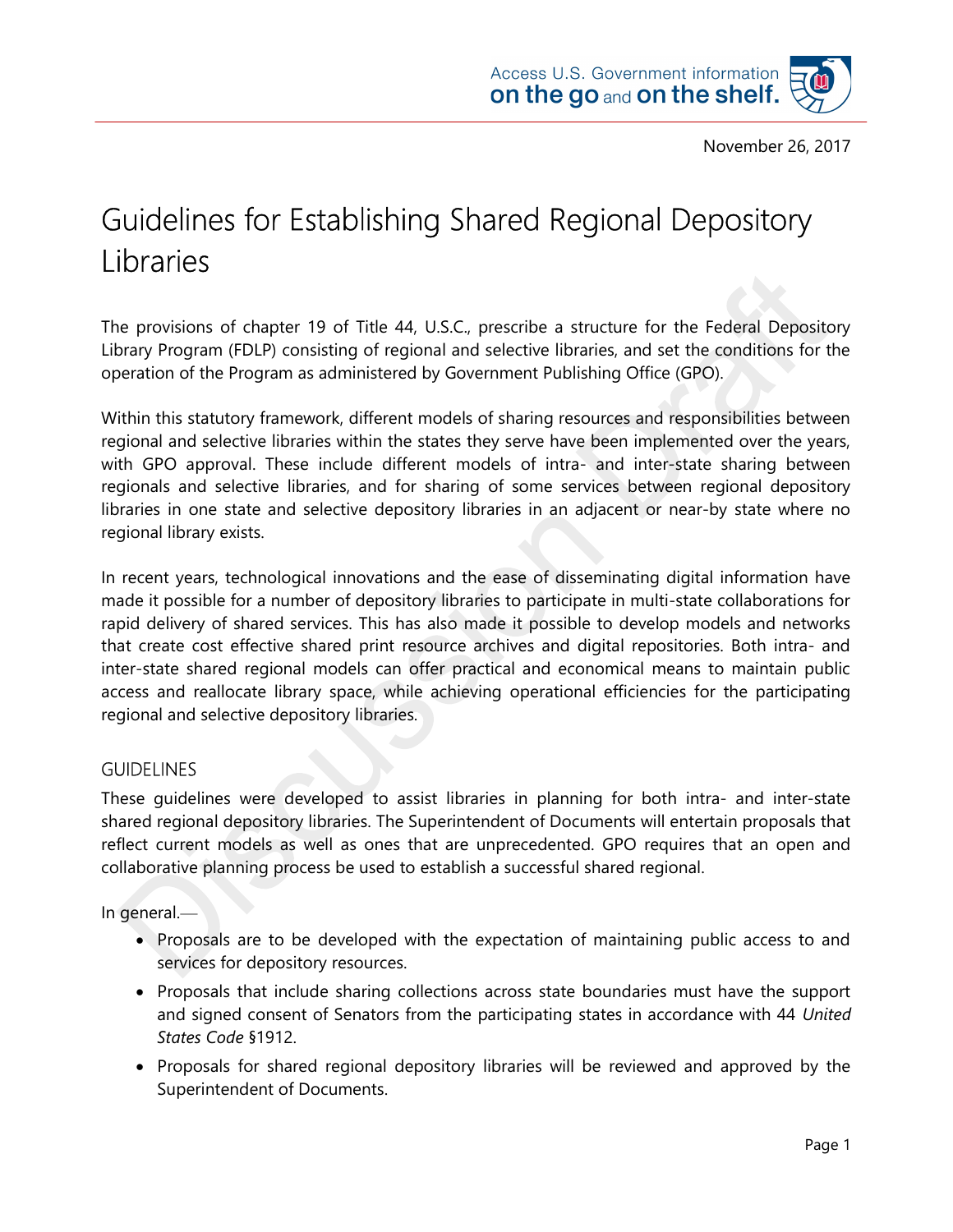- Any arrangement for the sharing of the resources and responsibilities of regional depository libraries must be delineated in a written memorandum of understanding (MOU) signed by representatives of the participating institutions.
- Consult with selective depository libraries in the state(s) and assure that their concerns are addressed prior to signing an MOU.

While GPO is not a signatory of the agreement, the MOU must be shared with and approved by the Superintendent of Documents prior to signing and implementation. This is to ensure there are no conflicts between the provisions of the MOU and Title 44 of the United States Code, and other FDLP guidance. A copy of the signed MOU shall be transmitted to GPO for inclusion in the libraries' official files. Once an intra-state agreement is finalized the participating regionals must notify the congressional delegation(s) of their state's new arrangement.

## THE PROPOSED SHARED REGIONAL PLAN

- Obtain the support of the administrations from all participating libraries.
- Confer with selective depository libraries in the state(s) as part of the planning process and ensure their concerns are addressed prior to submission of the plan.
- Develop a plan for the new arrangement that addresses:
	- Goals, objectives, and success measures
	- Roles and responsibilities
	- Projected timeline
	- Access and services
		- Address how selectives, the public, and others will identify and access regional holdings (e.g., shared catalog, holdings of libraries participating in the MOU reflected in all their catalogs).
		- Specify how services for the public and support services for selective depositories will be conducted (e.g., reference assistance, disposition of depository materials, training).
	- **Collections** 
		- I Identify which regional is responsible for what part of the collections.
		- Specify where regional collections will be housed.
		- Address a contingency plan for maintaining the regional collection(s) should the MOU be terminated or modified by one or more of the parties.
	- Communication with selectives.

#### TO FACILITATE THE PLANNING PROCESS

- GPO will be available for consultation throughout this process.
- GPO's virtual meeting platform will be available for your use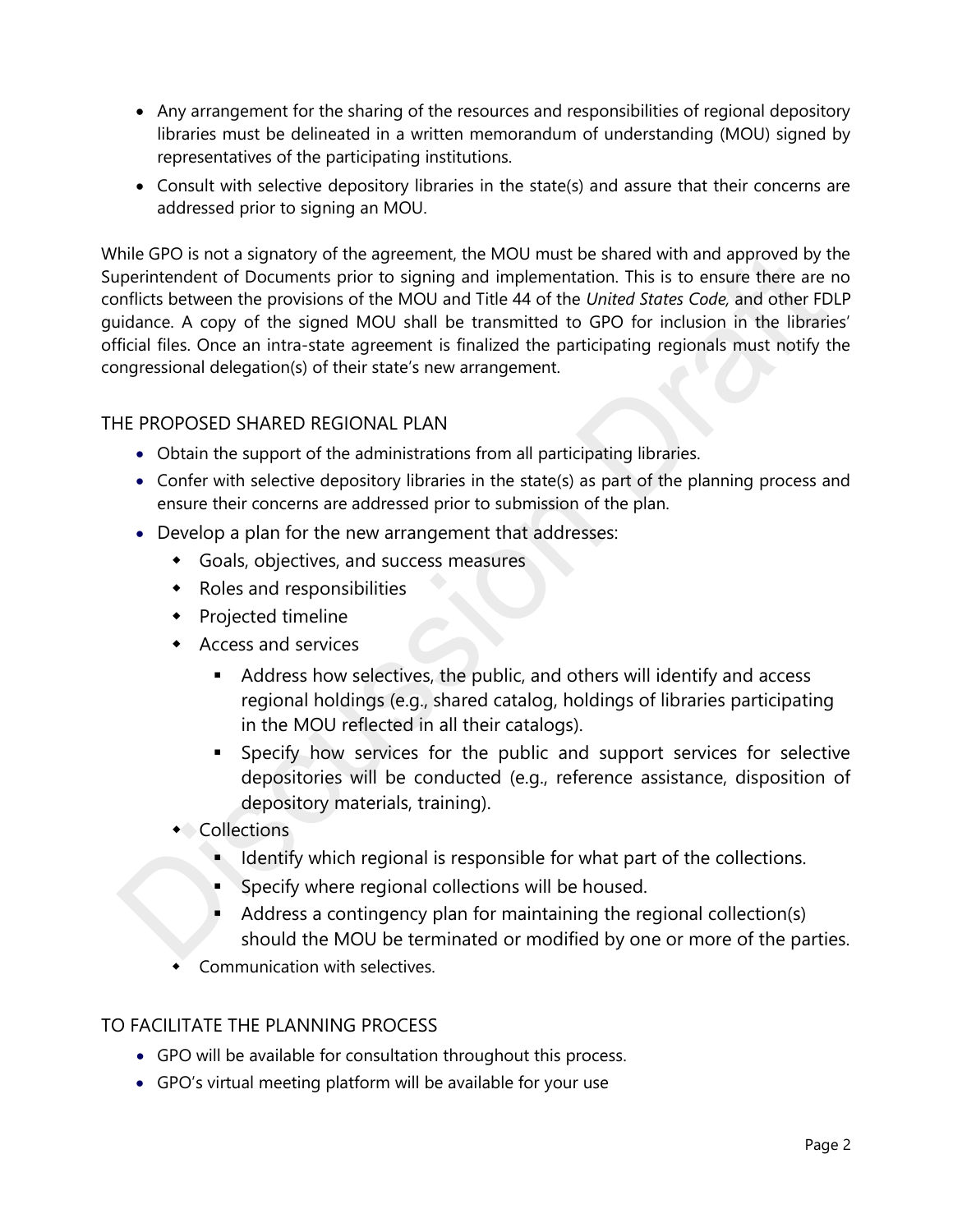# REVIEW BY THE SUPERINTENDENT OF DOCUMENTS

The review process will begin when the Superintendent of Documents receives a proposed shared regional plan. The Superintendent of Documents will:

- Review the plan and documentation against the plan elements above, within 30 days.
- Arrange a call with the potential regional coordinators to discuss the plan.
- Request that, once the plan is approved, the parties draft a Memorandum of Understanding (MOU) for review by the Superintendent of Documents.<sup>1</sup>
- Notify the parties of the decision.
- Copies of the plan and the MOU will be kept in the libraries' official files at GPO.

### MEMORANDUM OF UNDERSTANDING MUST INCLUDE:

- Assurance that public access to and services for depository resources will be maintained, and that success measures will be identified and assessed.
- Clear statement indicating the allocation of responsibilities for collections and services (to selectives) among the libraries participating in the MOU.
- Clear statement indicating what services selective depositories will receive from each library participating in the MOU.
- Clear statement that all regional requirements of the FDLP continue to be in effect.
- Provision for periodic reviews of the arrangement that include success measures and any feedback received from selective depository libraries served.
- Procedures for modifying or terminating the agreement.
- Provisions for disposition or transfer of materials, and the realignment of services, in the event of termination of the agreement, or significant modification of the MOU that alters regional responsibilities.
- If applicable, reference the signed accord of the Senators involved.
- Contact information for the regional documents coordinators.
- Signatures of the library directors<sup>2</sup>, from all libraries that are a party to the MOU.

## TRANSITION AND IMPLEMENTATION

 $\overline{a}$ 

Once approval is received libraries may begin to implement their plan. Communication is important throughout this process, and even more so during the transition and implementation.

- Keep the selectives in the participating state(s) informed during the transition and implementation.
- Keep GPO abreast of progress, implementation schedules and activities.
- $\bullet$  Inform the community served of new arrangement(s).

 $<sup>1</sup>$  If the plan is for regionals to cross state boundaries, the consent of the Senators is to be submitted with the</sup> draft MOU.

 $2^{2}$  GPO understands that some institutions may require the signature of someone other than the library director.